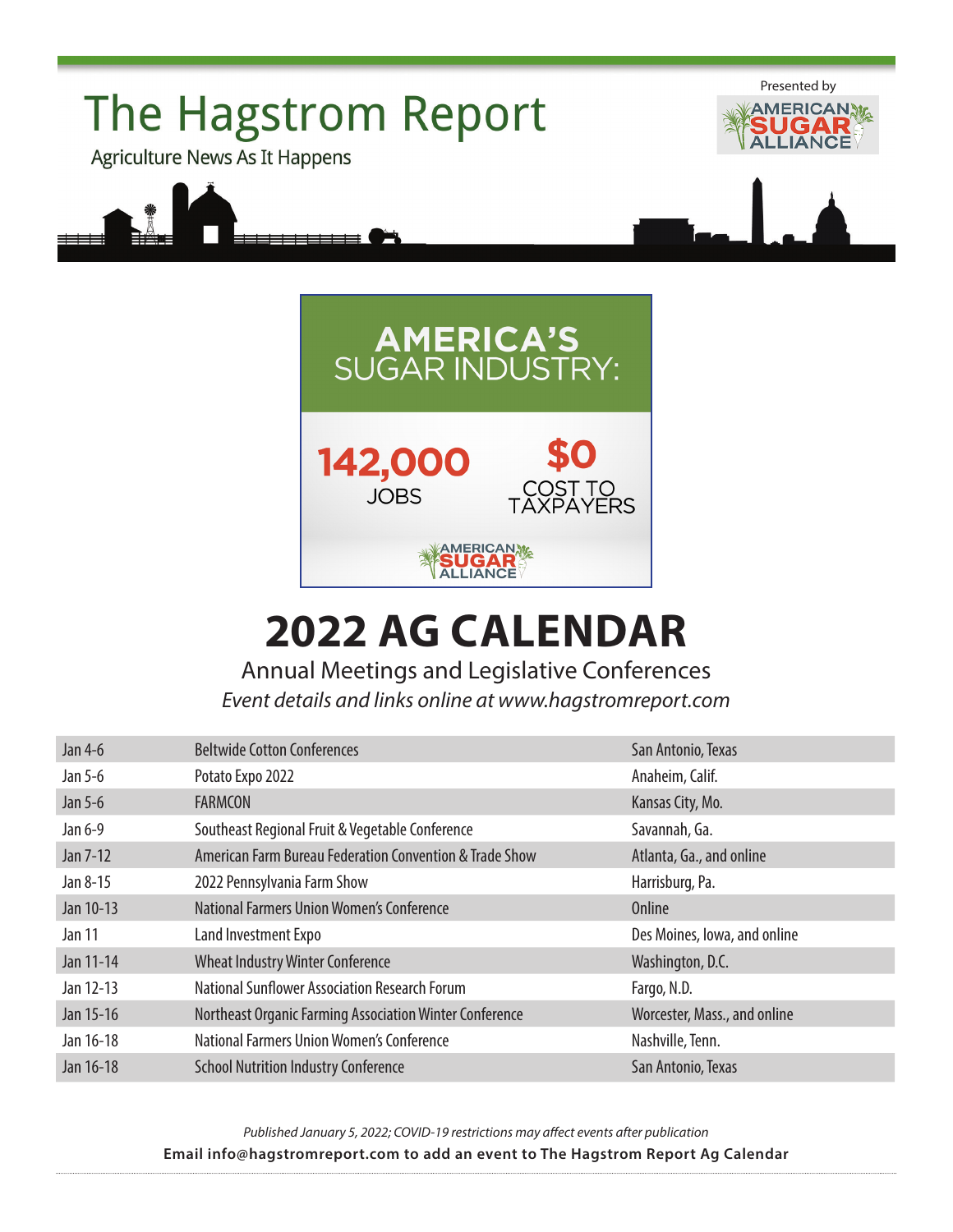| Jan 17-20     | National Biodiesel Conference & Expo                               | Las Vegas, Nev.       |
|---------------|--------------------------------------------------------------------|-----------------------|
| Jan 18-19     | International Fresh Produce Association Leadership Summit          | San Francisco, Calif. |
| Jan 19-22     | <b>EcoFarm Conference</b>                                          | Pacific Grove, Calif. |
| Jan 19-22     | American Sheep Industry Association                                | San Diego, Calif.     |
| Jan 19-22     | <b>National Bison Association Winter Conference</b>                | Denver, Colo.         |
| Jan 23-26     | International Dairy Foods Association Dairy Forum 2022             | Palm Desert, Calif.   |
| Jan 24-26     | National Corn Growers Association Leadership Academy 2             | Washington, D.C.      |
| Jan 24-28     | <b>Global Forum for Food and Agriculture</b>                       | <b>Online</b>         |
| Jan 24-28     | Agricultural Retailers Leadership At Its Best                      | Washington, D.C.      |
| Jan 25-26     | <b>School Nutrition Industry Conference</b>                        | <b>Online</b>         |
| Jan 25-27     | <b>International Production &amp; Processing Expo</b>              | Atlanta, Ga.          |
| Jan 28        | <b>Kansas Commodity Classic</b>                                    | Salina, Kan.          |
| Jan 28-Feb 1  | American Seed Trade Association Vegetable & Flower Seed Conference | San Diego, Calif.     |
| <b>Jan 30</b> | Real Organic Symposium 1                                           | <b>Online</b>         |
| Jan 30-Feb 1  | American Sugarbeet Growers Association Annual Meeting              | Scottsdale, Ariz.     |
| Feb 1-3       | <b>Cattle Industry Convention &amp; NCBA Trade Show</b>            | Houston, Texas        |
| Feb 6-10      | Society for Range Management Annual Meeting                        | Albuquerque, N.M.     |
| Feb 6         | Real Organic Symposium 2                                           | <b>Online</b>         |
|               |                                                                    |                       |
| Feb 7-9       | <b>Farm Credit Annual Meeting</b>                                  | New Orleans, La.      |
| Feb 7-9       | Sustainable Agriculture & Food Systems Funders Policy Convening    | Washington, D.C.      |
| Feb 7-9       | <b>Annual Meat Conference</b>                                      | National Harbor, Md.  |
| Feb 8-10      | 2022 World Ag Expo                                                 | Tulare, Calif.        |
| Feb 8-10      | <b>National Council of Farmer Cooperatives</b>                     | Scottsdale, Ariz.     |
| Feb 8-9       | <b>National Farmers Organization Convene '22</b>                   | Quad Cities, Iowa     |
| Feb 9-11      | Crop Insurance and Reinsurance Bureau Annual Meeting               | Indian Wells, Calif.  |
| Feb 9-12      | Growth Energy Executive Leadership Confference                     | Aventura, Fla.        |
| Feb 10        | Ag Business Council of Kansas City Ag Innovation Forum             | Kansas City, Mo.      |
| Feb 11-13     | <b>National Cotton Council Meeting</b>                             | Houston, Texas        |
| Feb 12-16     | <b>National Association of Conservation Districts</b>              | Orlando, Fla.         |
| Feb 12-17     | <b>NASDA Winter Policy Conference</b>                              | Arlington, Va.        |
| Feb 13-16     | Crop Insurance Industry Annual Convention                          | Indian Wells, Calif.  |
| Feb 13-16     | 2022 RTIME for Rural Broadband                                     | Dallas, Texas         |
| Feb 14-16     | U.S. Grains Council International Marketing Conference             | Greenville, S.C.      |
| Feb 14-17     | National WIC Association National Policy Conference                | <b>Online</b>         |
| Feb 16-19     | <b>National Farm Machinery Show</b>                                | Louisville, Ky.       |

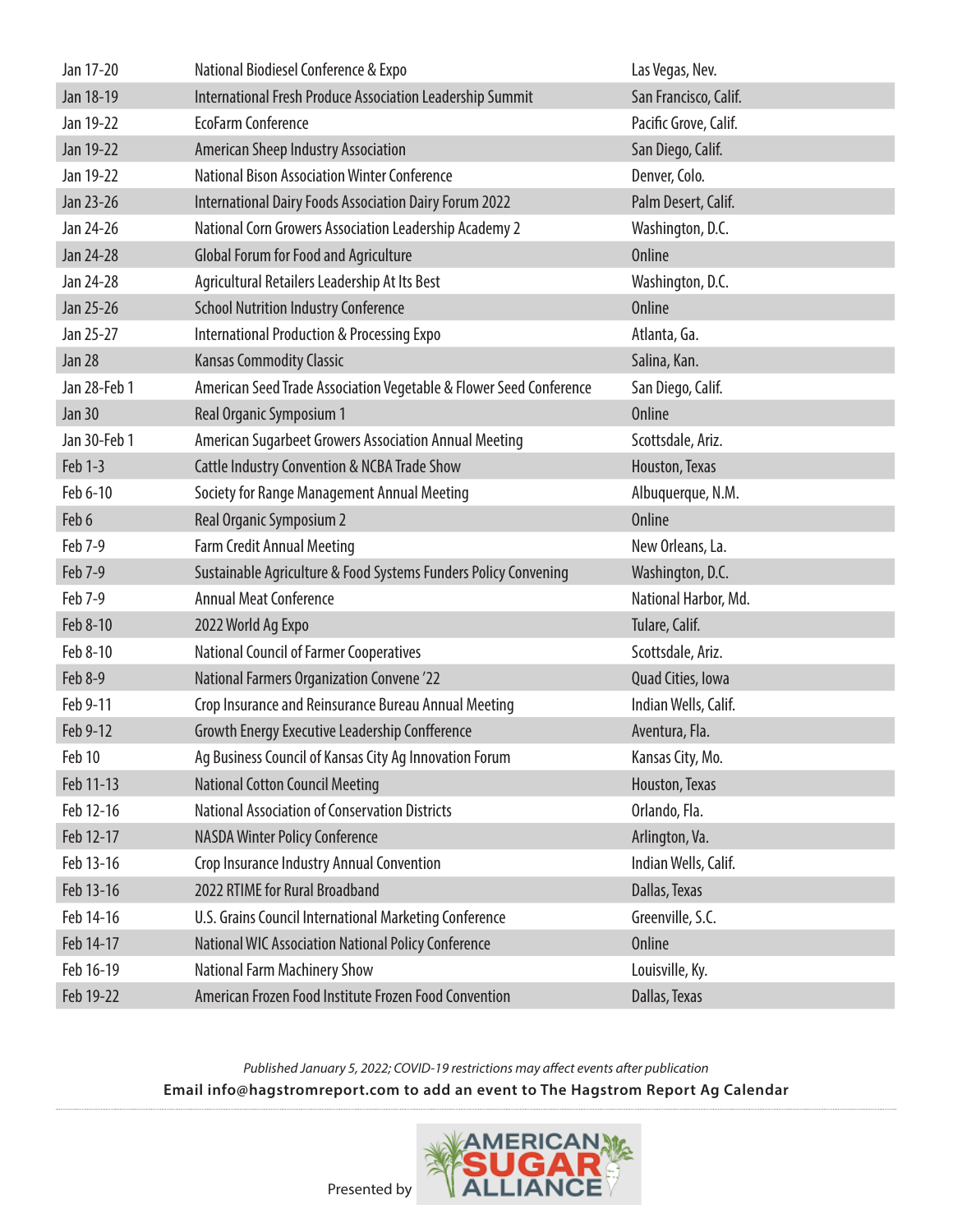| Feb 21-24    | <b>Weed Science Society of America</b>                               | Vancouver, B.C.       |
|--------------|----------------------------------------------------------------------|-----------------------|
| Feb 21-23    | <b>National Ethanol Conference</b>                                   | New Orleans, La.      |
| Feb 22-24    | Southwest Ag Issues Summit                                           | <b>Online</b>         |
| Feb 24-25    | <b>USDA Agricultural Outlook Forum</b>                               | <b>Online</b>         |
| Feb 25-28    | American Farm Bureau Young Farmers & Ranchers Conference             | Louisville, Ky.       |
| Feb 27-Mar 2 | Sweetener Users Association/IDFA International Sweetener Colloquium  | Tucson, Ariz.         |
| Feb 27-Mar 1 | <b>National Grocers Association Show</b>                             | Las Vegas, Nev.       |
| Feb 27-Mar 1 | <b>National Farmers Union Convention</b>                             | Denver, Colo.         |
| Feb 28-Mar 3 | National Potato Washington Summit                                    | Washington, D.C.      |
| Mar 1-3      | American Soybean Association Board of Directors                      | Arlington, Va.        |
| Mar 6-8      | <b>School Nutrition Association Legislative Conference</b>           | Washington, D.C.      |
| Mar 6-9      | Joint CARET/AHS Annual Meeting                                       | Washington, D.C.      |
| Mar 7-9      | <b>U.S. Canola Association Meeting</b>                               | Washington, D.C.      |
| Mar 7-11     | <b>School Nutrition Association National School Breakfast Week</b>   | <b>Nationwide</b>     |
| Mar 8-10     | American Feed Industry Association Purchasing & Ingredient Suppliers | San Francisco, Calif. |
| Mar 8-12     | Natural Products Expo West                                           | Anaheim, Calif.       |
| Mar 9        | <b>USApple Capitol Hill Day</b>                                      | Washington, D.C.      |
| Mar 9-11     | National Pork Industry Forum                                         | Louisville, Ky.       |
| Mar 10-12    | <b>Commodity Classic 2022</b>                                        | New Orleans, La.      |
| Mar 13-15    | National Grain and Feed Association Annual Convention                | Charleston, S.C.      |
| Mar 15-17    | National Anti-Hunger Policy Conference                               | Washington, D.C.      |
| Mar 20-23    | Food and Beverage Environmental Conference                           | Asheville, N.C.       |
| Mar 21       | <b>Animal AgTech Innovation Summit</b>                               | San Francisco, Calif. |
| Mar 22       | National Agriculture Day                                             | Washington, D.C.      |
| Mar 22-23    | <b>World Agri-Tech Innovation Summit</b>                             | San Francisco, Calif. |
| Mar 23-25    | NoCo Hemp Expo 2022                                                  | Denver, Colo.         |
| Mar 24-25    | <b>Future Food-Tech</b>                                              | San Francisco, Calif. |
| Mar 27-29    | <b>SNAXPO Conference &amp; Trade Show</b>                            | Phoenix, Ariz.        |
| Mar 28-30    | National Biodiesel Board Governing Board Meeting                     | Washington, D.C.      |
| Mar 28-30    | <b>Organic Trade Association Organic Week</b>                        | Washington, D.C.      |
| Mar 29       | <b>International Fresh Produce Association Floral Conference</b>     | Anaheim, Calif.       |
| Mar 29-30    | Ice Cream Technology Conference                                      | Bonita Springs, Fla.  |
| Mar 29-30    | <b>Yogurt &amp; Cultured Innovation Conference</b>                   | Bonita Springs, Fla.  |
| Mar 29-30    | Meat & Poultry Environmental Conference                              | San Antonio, Texas    |
| Mar 29-30    | North American Meat Institute Safety, Labor & Employment Conference  | San Antonio, Texas    |
| Mar 29-31    | National Cattlemen's Beef Association Legislative Conference         | Washington, D.C.      |



Presented by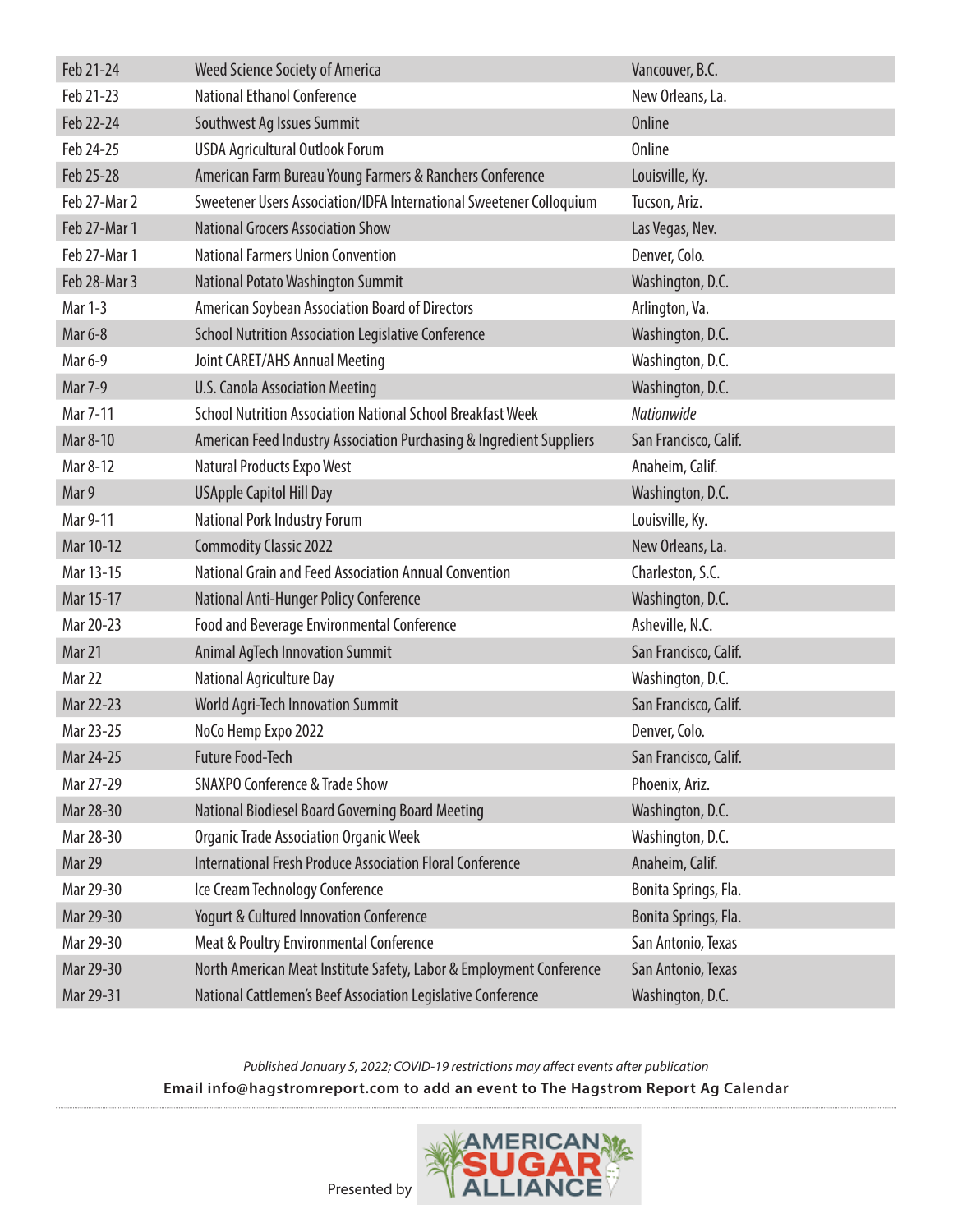| Apr 4     | International Fresh Produce Association Leadership Summit               | Berlin, Germany        |
|-----------|-------------------------------------------------------------------------|------------------------|
| Apr 4-6   | <b>Global Aglnvesting Conference</b>                                    | New York, N.Y.         |
| Apr 8-10  | <b>Ducks Unlimited Expo</b>                                             | Fort Worth, Texas      |
| Apr 9-12  | North American Millers Association Spring Conference                    | Isle of Palms, S.C.    |
| Apr 10-12 | <b>International Fresh Produce Association Women's Conference</b>       | Santa Ana Pueblo, N.M. |
| Apr 18-22 | <b>National Child Nutrition Conference</b>                              | New Orleans, La.       |
| Apr 19-28 | National Organic Standards Board (NOSB) Meeting                         | Crystal City, Va.      |
| Apr 20-22 | National Institute for Animal Agriculture Annual Conference             | Kansas City, Mo.       |
| Apr 20-22 | CropLife America & RISE 2022 Regulatory Conference                      | Washington, D.C.       |
| Apr 21-24 | National Association of Nutrition Professionals HEALcon                 | San Diego, Calif.      |
| Apr 22-23 | Crop Insurance and Reinsurance Bureau Spring Fly-In & Policy Conference | Washington, D.C.       |
| Apr 24-26 | American Dairy Products/American Butter Conference                      | Chicago, III.          |
| Apr 24-26 | North American Agricultural Journalists Annual Meeeting                 | Washington, D.C.       |
| Apr 24-27 | American Commodity Distribution Association Conference                  | Orlando, Fla.          |
| Apr 24-30 | National Association of Clean Water Agencies Water Week                 | Washington, D.C.       |
| Apr 25-27 | National Restaurant Association Public Affairs Conference               | Washington, D.C.       |
| Apr 26-27 | <b>Renewable Fuels Association Board of Directors</b>                   | Omaha, Neb.            |
| Apr 28-30 | <b>SNA National Leadership Conference</b>                               | West Palm Beach, Fla.  |
| May 9-12  | <b>Food Safety Summit</b>                                               | Rosemont, III.         |
|           |                                                                         |                        |
| May 11-12 | Animal Agriculture Alliance Virtual Stakeholders Summit                 | Kansas City, Mo.       |
| May 12-14 | The Reducetarian Summit                                                 | San Francisco, Calif.  |
| May 16-18 | <b>International Fresh Produce Association Brandstorm Conference</b>    | San Diego, Calif.      |
| May 17-19 | <b>International Fresh Produce Association Mexico Conference</b>        | Guadalajara, Mexico    |
| May 18-20 | <b>IDFA DairyTech Conference</b>                                        | Austin, Texas          |
| May 20-22 | Legislative Agriculture Chairs Summit                                   | Boise, Idaho           |
| May 21-24 | <b>National Restaurant Association Show</b>                             | Chicago, III.          |
| May 22-26 | <b>National WIC Association Conference</b>                              | New Orleans, La.       |
| May 23-24 | American Food Fair                                                      | Chicago, III.          |
| May 23-26 | Sweets & Snacks Expo                                                    | Chicago, III.          |
| May 24    | International Fresh Produce Association Floral Conference               | Miami, Fla.            |
| May 25-27 | U.S. Meat Export Federation Spring Conference                           | San Antonio, Texas     |
| Jun 4-7   | <b>SASDA Annual Meeting</b>                                             | Davis, W.Va.           |
| Jun 4-9   | Official Seed Analysts/Society of Commercial Seed Technologists         | Evanston, III.         |
| Jun 6-8   | <b>USA Rice Millers Association Convention</b>                          | Napa Valley, Calif.    |
| Jun 6-9   | U.S. Wheat Associates Summer Board Meeting                              | Bend, Ore.             |

*Published January 5, 2022; COVID-19 restrictions may affect events after publication*

**Email [info@hagstromreport.com](mailto:info%40hagstromreport.com?subject=2014%20Ag%20Calendar%20Event) to add an event to The Hagstrom Report Ag Calendar**

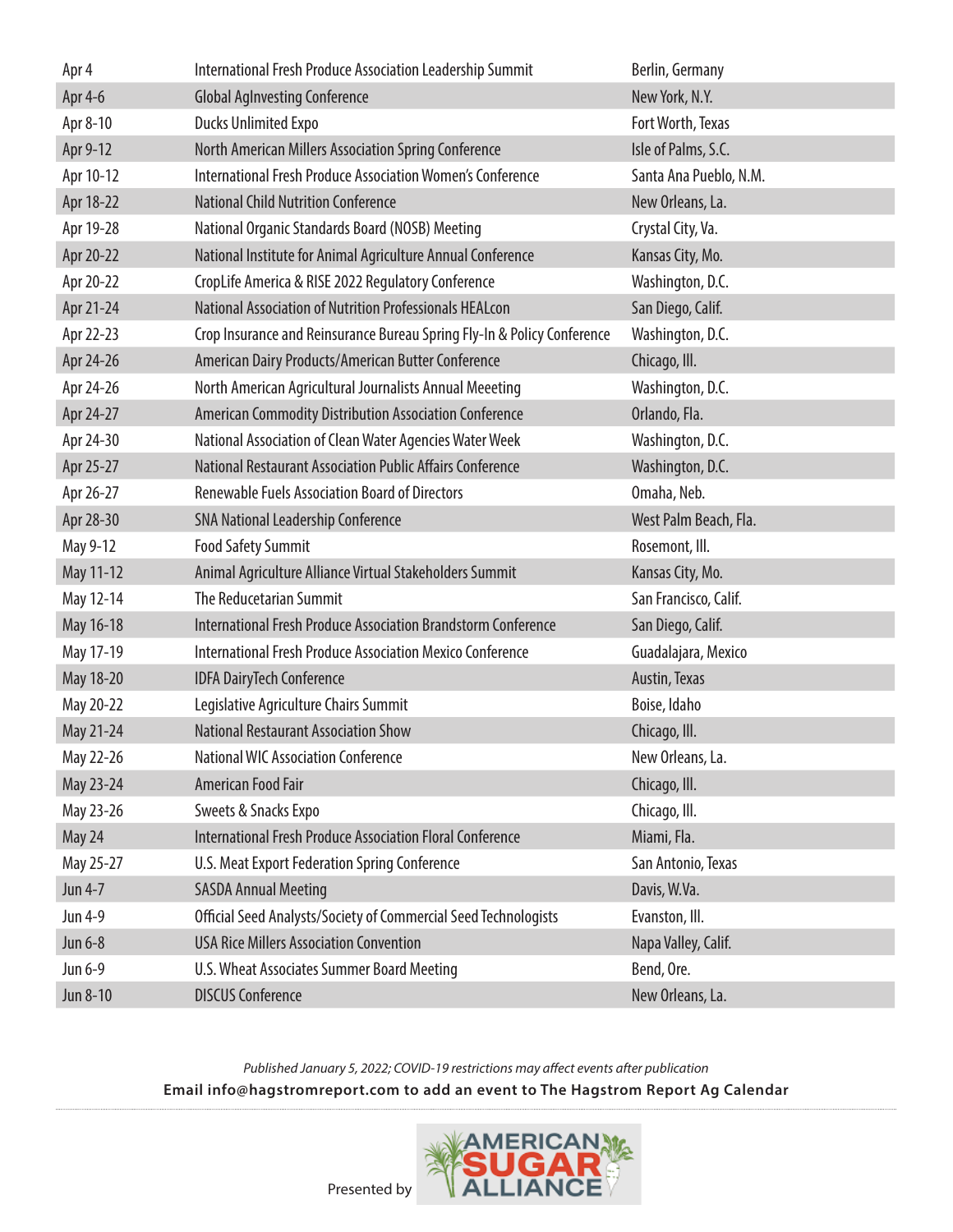| Jun 8-10            | <b>World Pork Expo</b>                                                | Des Moines, Iowa      |
|---------------------|-----------------------------------------------------------------------|-----------------------|
| Jun 8-11            | Livestock Marketing Association Annual Convention                     | Shipshewana, Ind.     |
| <b>Jun 11</b>       | World Livestock Auctioneer Championship                               | Shipshewana, Ind.     |
| Jun 12-15           | <b>NEASDA Annual Meeting</b>                                          | Hershey, Pa.          |
| Jun 13-15           | International Fuel Ethanol Workshop & Expo                            | Minneapolis, Minn.    |
| Jun 13-15           | <b>TechConnect World Innovation Conference</b>                        | Washington, D.C.      |
| Jun 13-15           | National Biodiesel Board Membership Meeting                           | Washington, D.C.      |
| Jun 13-16           | <b>IDFA Leadership Symposium</b>                                      | Ithaca, N.Y.          |
| Jun 13-16           | <b>BIO International Convention</b>                                   | San Diego, Calif.     |
| Jun 13-16           | <b>USA Peanut Congress</b>                                            | Charleston, S.C.      |
| Jun 14-17           | Agriculture Transportation Coalition annual meeting                   | Tacoma, Wash.         |
| <b>Jun 16</b>       | CropLife America Universal Food Forum                                 | Washington, D.C.      |
| Jun 20-22           | Sustainable Agriculture & Food Systems Funders Forum                  | Kansas City, Mo.      |
| Jun 20-22           | Farm Credit Council Learning Conference                               | San Diego, Calif.     |
| Jun 25-29           | ASTA Policy & Leadership Development Conference                       | Indianapolis, Ind.    |
| Jun 27-28           | National Corn Growers Associaiton Women and Mentors Retreat           | St. Louis, Mo.        |
| Jun 28-29           | World Agri-Tech South American Summit                                 | São Paulo, Brazil     |
| Jul 10-12           | <b>School Nutrition Association National Conference</b>               | Orlando, Fla.         |
| Jul 10-13           | Institute of Food Technologists Meeting & Food Expo                   | Chicago, Ill.         |
| Jul 10-14           | Southwestern Fertilizer Conference                                    | Nashville, Tenn.      |
| Jul 11-13           | <b>Renewable Fuels Association Board of Directors</b>                 | Washington, D.C.      |
| Jul 12-14           | American Soybean Association Board of Directors                       | Washington, D.C.      |
| Jul 13-14           | Organic Produce Summit                                                | Monterey, Calif.      |
| Jul 13-16           | <b>Ducks Unlimited National Convention</b>                            | New Orleans, La.      |
| Jul 16-20           | Agricultural Media Summit                                             | Raleigh, N.C.         |
| Jul 17-21           | <b>WASDA Annual Meeting</b>                                           | Richland, Wash.       |
| Jul 25-27           | U.S. Grains Council Board of Delegates Meeting                        | Sacramento, Calif.    |
| Jul 27-20           | <b>Cattle Industry Summer Business Meeting</b>                        | Aurora, Colo.         |
| Jul 28-29           | <b>International Fresh Produce Association Foodservice Conference</b> | Monterey, Calif.      |
| <b>Jul 29-Aug 3</b> | American Sugar Alliance International Sweetener Symposium             | Seattle, Wash.        |
| <b>Jul 31-Aug 2</b> | Agricultural & Applied Economics Association Annual Meeting           | Anaheim, Calif.       |
| <b>Jul 31-Aug 3</b> | International Association for Food Protection Annual Meeting          | Pittsburgh, Pa.       |
| Aug 1-3             | National Conference of State Legislatures Legislative Summit          | Denver, Colo.         |
| Aug 2-4             | Minnesota Farmfest                                                    | Redwood County, Minn. |
| Aug 18-19           | U.S. Apple Association Outlook 2022                                   | Chicago, Ill.         |



[Presented by](https://sugaralliance.org/)